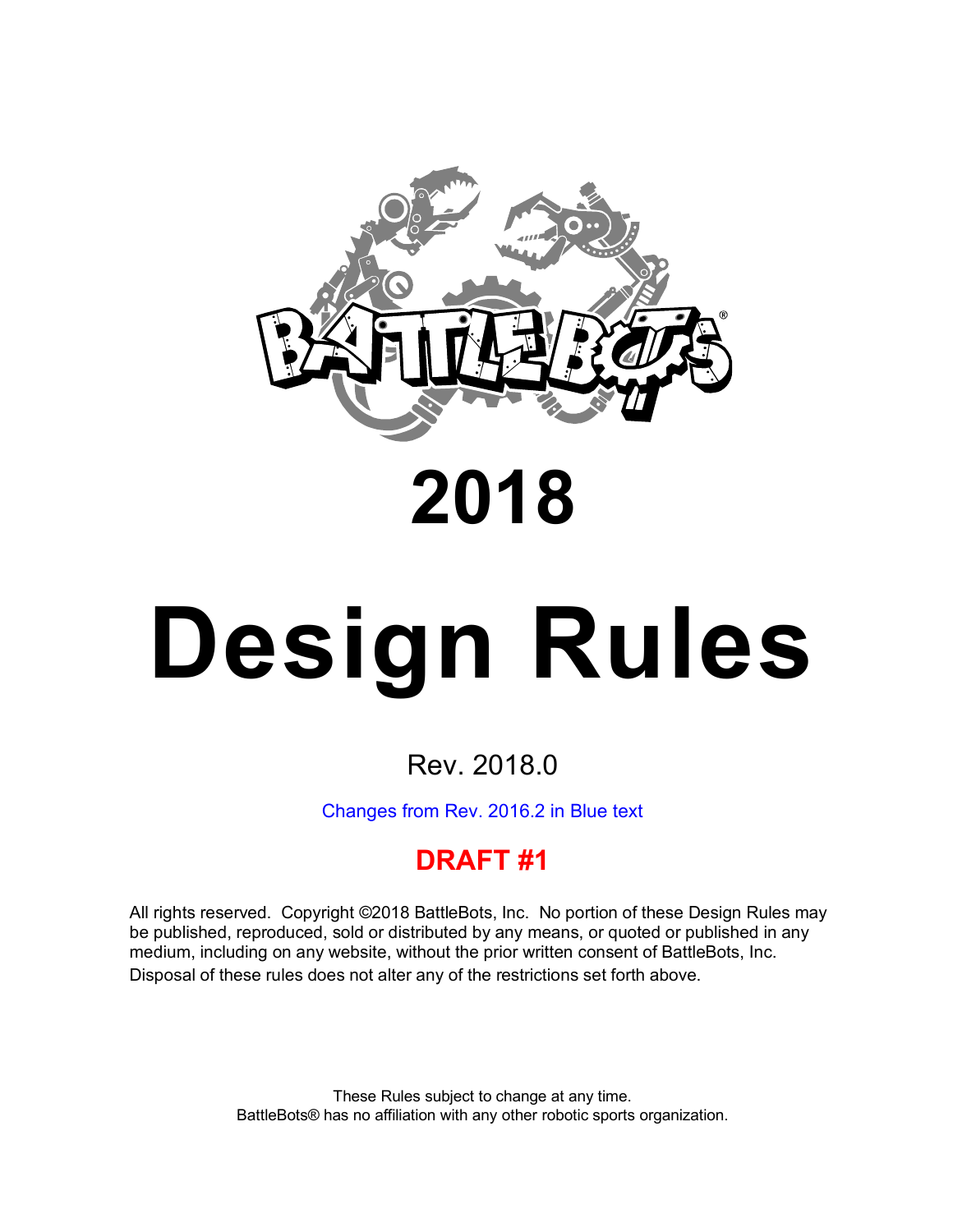#### **Overview**

This document outlines the requirements for any Team that intends to build a combat robot ("bot") and compete in the 2018 BattleBots Tournament (the "Tournament"). The following rules have been constructed to be as unrestrictive to the design process as possible while balancing fairness to other competitors, arena damage, event-scheduling issues, and the safety of all competitors, crew, and audience members.

Nothing contained herein shall be construed as an official invitation to join and/or compete in the Tournament. BattleBots Inc. ("BattleBots") must approve and accept your bot's design for the Tournament. If your bot was accepted by BattleBots for use in any prior contest, that does not guarantee that the same bot will be accepted for use in this Tournament. If the design of your bot is accepted and you proceed for further consideration, you will receive additional instructions and/or documentation.

#### **Section 1. BattleBot Basics**

#### **a. Mobility**

Your bot can be a walker, roller, hopper, flier, slitherer, or whatever, as long as it moves around in a controlled manner without causing damage to the arena.

At a minimum, we would like your bot to be able to move around at a fast walking pace  $(\sim 4 \text{ mph})$ , but preferably MUCH faster. If your bot is slower, we expect it to have a really awesome weapon (or two).

#### **b. Bot Control**

You must have reliable remote control over all of your bot's functions and positions. Autonomous functions in the bot are acceptable, provided you are able to remotely disable or override those functions at any time.

#### **c. Weapons**

Whether it's a flipper, pounder, grabber or whatever, your bot must have at least one independently powered weapon that can seriously affect the operation of another BattleBot. Bring spares and/or alternate (modular) weapons. If your bot does not enter the arena with a functional, effective weapon, you will forfeit your match.

#### **d. Configuration**

A bot can actually be comprised of two or more "MultiBots". Each bot must meet the requirements described in this document, but only one of the bots is required to have a weapon. And of course, the total weight of all the bots cannot exceed the limit set forth herein. There is no maximum size limit; however, your bot (or combination of bots) must be able to start the match from completely within the space of an 8' x 8' square.

#### **e. Component Protection**

Batteries, high-pressure tanks, fuel tanks and fuel lines must be sufficiently protected. If you (or we) can jam the blade of a long screwdriver through the outer shell/frame of the bot and hit a battery, pressure tank, fuel tank or fuel line, it is not sufficiently protected.

#### **f. Floor Clearance**

There is no specific requirement for the clearance underneath a bot; however, the arena floor may not be flat and the floor panels may not all be the same height. In addition, there may be "pop-up" obstacles.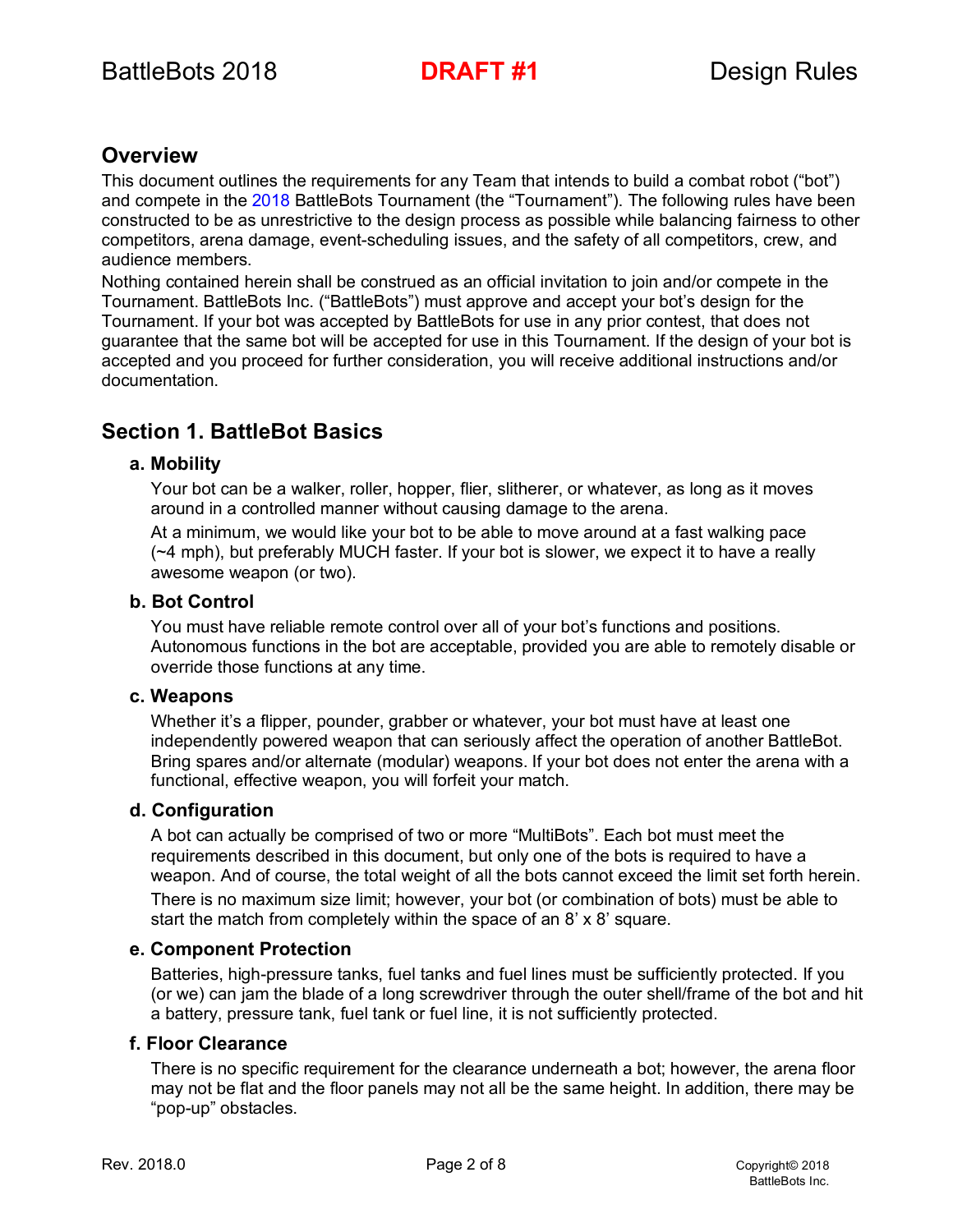#### **Section 2. Weight Limit**

#### **a. Maximum Weight**

The maximum allowed weight is **250.0 pounds** ready to fight. There is no minimum weight.

Flying bots ("Flybots") are limited to a maximum of **10.0 pounds** each, ready to fight. Exceptions to the Flybot weight limit may be made on a case-by-case basis, depending upon the construction and configuration of the Flybot. We are concerned about damage to the arena sides and ceiling.

Your bot's final official weight will be measured on our certified scales at the Tournament. Any other weight measurements you have taken, at home or otherwise, will not be applicable. Note that scales can vary by 5% or more -- if your bot is overweight, you will have very little time at the Tournament to correct it. We recommend that you design your bot underweight and bring ballast.

#### **b. Weight Exclusions**

- Safety covers and restraints do not count towards the weight of your bot.
- If you (or BattleBots) install one or two *small* cameras on your bot, the weight of such cameras will not count towards the weight limit of your bot.
- If BattleBots installs a telemetry package into your bot, the weight of the telemetry package will not count towards the weight limit of your bot.

#### **c. Additional Decoration Weight**

BattleBots can have additional decoration that increases the robot weight over the 250 pound limit, subject to the following:

- 1) The BattleBot without the decoration cannot weigh over the 250 pound limit.
- 2) The decoration itself cannot weigh more than 10 pounds.
- 3) The decoration cannot protect the robot or serve as a weapon.
- 4) The decoration cannot easily become a fouling hazard.
- 5) The decoration must be removable with simple tools in 5 minutes or less.
- 6) Prior to a match, any opposing Team has the right to require removal of the decoration.
- 7) BattleBots officials can require removal of the decoration at any time for any reason.

#### **Section 3. Activation/Deactivation**

If your bot is not easy and safe to activate and deactivate, it will not be approved. We are VERY strict about this.

Activation and deactivation must be done by **one person** and within the maximum amount of time permitted herein.

Even if a bot's activation and deactivation system meets the letter of the rules as defined below, BattleBots Inc. will make the final decision whether to accept or reject the system.

#### **a. Master Switches**

The Master Switch locations and their access should be one of the first things you think about when designing your bot.

A minimum of two Master Switches are required:

- A "Mobility Master Switch" that mechanically and directly shuts off electric power to the drive system.
- A separate "Weapons Master Switch" that mechanically and directly shuts off all electric power to any weapon and/or Flame system.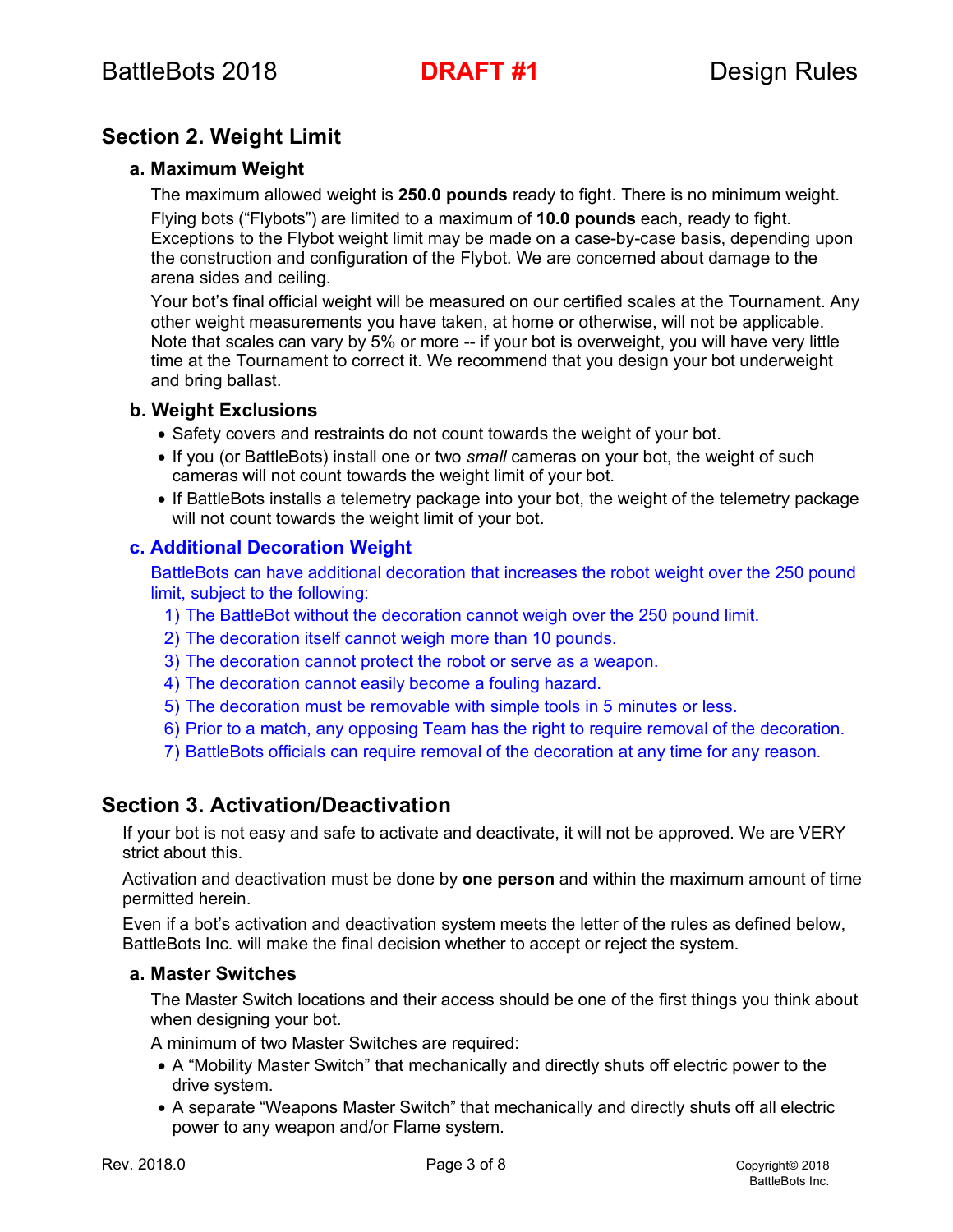More than two Master Switches are allowed as long as it is possible to independently shut off power to the drive and the weapons systems.

Requirements for all of the Master Switches are:

- 1) Switch operation must be simple enough to allow any event crewperson to use it.
- 2) Normal switch operation cannot require any lifting or tilting of the bot.
- 3) Switch operation cannot require that a person get in the path of any weapon.
- 4) A special tool may be used to operate a Master Switch. If your bot requires a special tool to operate a Master Switch, you must bring a spare tool.

All switches have to be operated within the Activation/Deactivation time limit.

An insertable/removable jumper plug is an approved (and preferred) alternative to either type of Master Switch.

If the robot has a powered rotating shell, you must have a method that locks the shell from moving.

If any Weapons Master Switch is located inside the robot underneath a rotating shell, then the robot must have a "Weapon Kill Switch" accessible from the outside of the robot that directly disconnects all electric power from any shell-spinning mechanism, and is located such that rotating the shell is not required to operate the switch (such as on top in the center of the shell, or on the bottom of the bot).

If access to the Weapon Kill Switch is on the bottom of the bot, you must provide a special tool or device that enables one person to flip over the bot without that person touching the bot.

#### **b. Activation**

It cannot require more than **30 seconds** to activate the bot, including the removal of safety covers and restraints and the operation of the Master Switches. For MultiBots, all of the bots combined have to be activated within the time limit.

When any Master Switch (or combination of Master Switches) is turned on, there must be no motion at all by the bot or its weapons.

#### **c. Deactivation**

When your bot is deactivated, it must be incapable of moving or of operating any of its weapons. Deactivation cannot require more than **30 seconds**.

If the bot has just been seriously damaged in combat, the deactivation time requirement may be waived for that match, but the bot must be otherwise rendered safe before removing it from the arena.

#### **Section 4. Electrical System**

#### **a. Maximum Voltage**

The maximum allowed voltage anywhere in the bot is **220 volts**. However, if your bot uses voltages higher than **48 volts** nominal, you will have to convince us that you know what you are doing, and we reserve the right to reject your bot's design for failure to meet our safety requirements.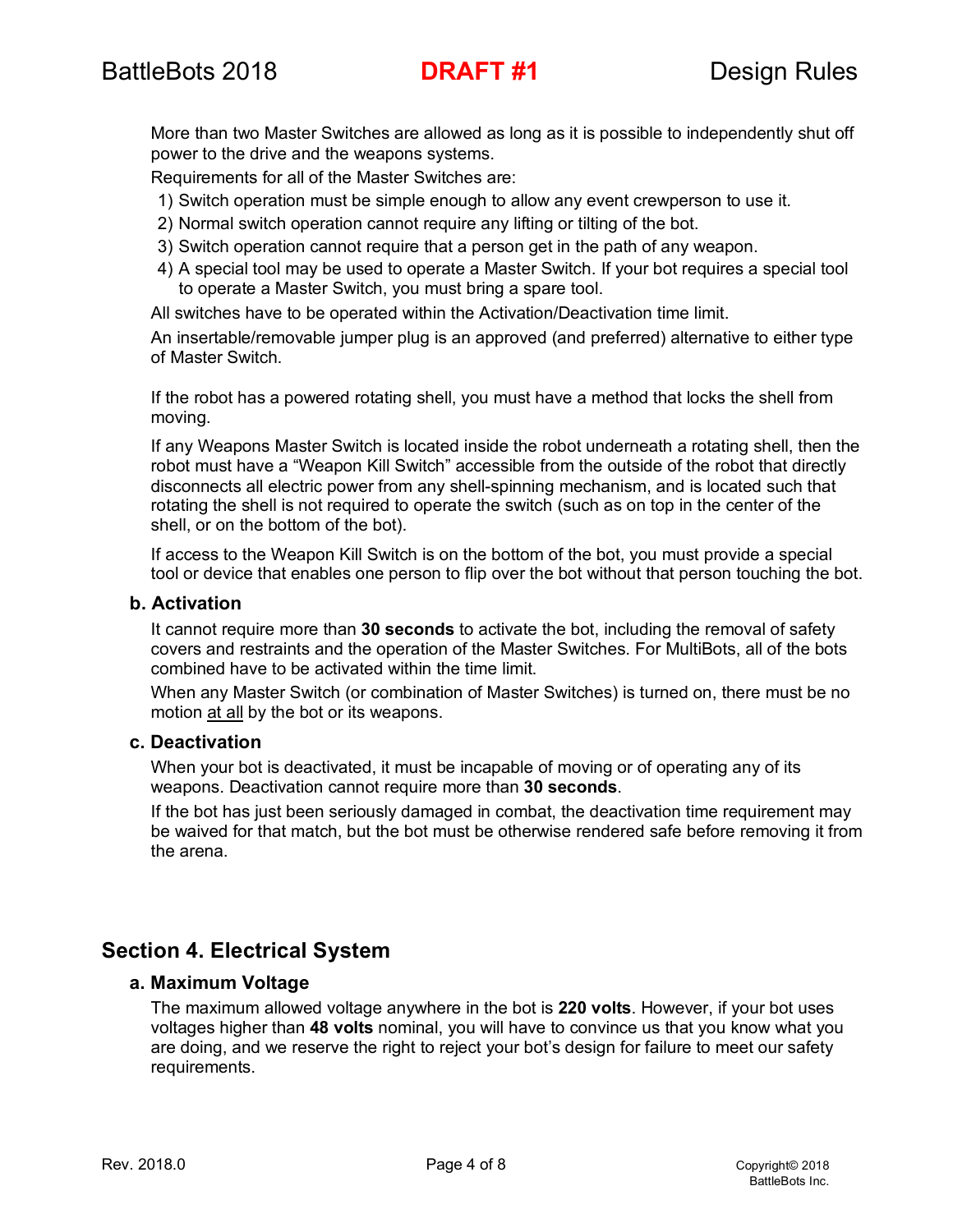#### **b. Batteries**

Any type of commercially-available battery may be used. If your bot uses lead-acid batteries, they must be factory-marked as AGM-type.

Protect your batteries well. If your batteries catch fire during a match, the arena may (at the sole discretion of the BattleBots) be sealed off until the fire has burned itself out and the fumes have cleared.

#### **Section 5. Remote Control**

All communications to or from bots must use a commercially available remote control ("RC") system that uses a form of Digital Spread Spectrum ("DSS") communication with automatic pairing between the transmitter and receiver.

There are many systems and conversions available. A good commercial DSS system is virtually immune to interference. It is your responsibility to confirm that your RC equipment cannot interfere with any other RC system operating on the same frequency.

Your control systems have to be designed such that if your transmitter(s) lose power or are turned off, your bot and its weapon(s) will stop moving.

We will verify your system at the Tournament. If your RC system interferes with other systems at the Tournament, you may be disqualified.

If you have elaborate RC communication station equipment, you will have **60 seconds** to set it up and **60 seconds** to remove it.

#### **Section 6. Construction Materials**

Basically, we do not want to have to clean up a big (or toxic) mess after a match.

#### **a. Prohibited Materials**

This is not a comprehensive list. Be sensible. Check with BattleBots if you are unsure whether or not materials used on your bot may be prohibited.

- Radioactive materials.
- Hazardous loose fibers (asbestos, etc.). Carbon or fiberglass composites are OK.
- Toxic or reactive metals (e.g., Cadmium, Mercury, Lithium), except in batteries.
- Organic substances (except wood, wood products and battery electrolytes).

#### **b. On the Bot Exterior**

Stuff on the outside of your bot should not foul up the arena when it's fighting another bot. This list is also not comprehensive, so be sensible here too. Not allowed are:

- Lead metal (Pb).
- Rigid plastic foams (PVC, Polystyrene, Polyurethane, etc.)
- Glass or brittle ceramics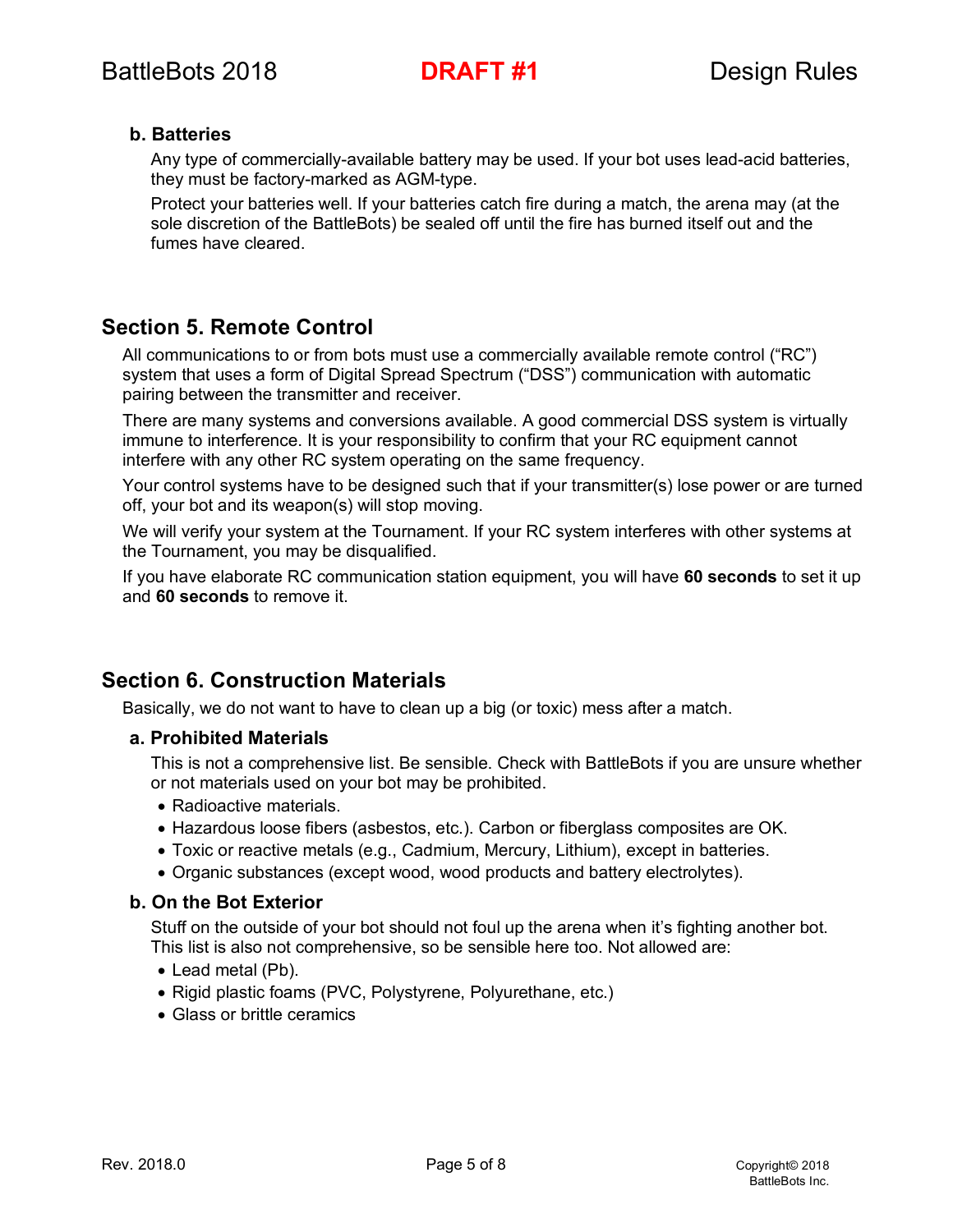#### **Section 7. Flames**

Flame outputs are intended for showmanship only and are not considered to be an Active Weapon, as defined below.

#### **a. Flame Output Requirements**

Flame outputs are subject to the following:

- Only pure propane, pure butane, or a combination of the two can be used.
- Gas storage per bot is limited to **16.4 ounces** in a single protected tank.
- The gas cannot be deliberately heated or cooled.
- The flame effect can be started and stopped at will using the remote control.
- The maximum length of the flame is **4 feet**.
- The length and angle limits of the flame must be adjustable.
- Flames from Flybots must be aimed vertically downward.

#### **Section 8. Active Weapons**

Every bot (or at least one bot that is part of a MultiBot) must have a real weapon (or multiple weapons). If the weapon does not look like it can damage or incapacitate another bot, your bot will not be accepted.

#### **a. Weapon Definition**

A weapon is a powered part of your bot that is remotely operated, independent of its mobility method (wheels or otherwise). The weapon can be used in conjunction with moving the bot, but the basic effectiveness of the weapon cannot depend on bot movement. The weapon's effectiveness also cannot depend on the use of Flames.

Wedges, Thwackbots and such are allowed, but must have additional powered weapons.

#### **b. Projectile Weapons**

Projectile weapons are allowed, as long as they do not create an arena-fouling problem. Projectile weapons must not use explosives. Springs, catapults and gas-pressure powered guns may be acceptable. You may be required to show that your projectile weapon will not damage the Lexan exterior of the arena.

#### **c. Multiple Weapons**

A bot can have more than one weapon, but at least one of the installed weapons must display the ability to damage or incapacitate.

The use of interchangeable (modular) weapons is encouraged. However, the bot cannot weigh more than the specified limit regardless of weapon configuration.

#### **e. Spinning Weapons**

Spinning weapons must have a fail-safe that causes power to be removed from the spinning part(s) if the RC signal is lost.

Spinning weapons must spin down from full speed to a full stop within **60 seconds** on command from the remote controller, or if the RC signal is lost.

#### **f. Maximum Robot Part Speed**

No moving part on a BattleBot can have a speed at its fastest point that exceeds **370** ft./sec. Likewise, any projectile emitted from a robot cannot exceed this same limit speed. BattleBots officials reserve the right to test any robot at any time to verify that the limit is not exceeded. The testing may require some slight alteration to the appearance of the BattleBot.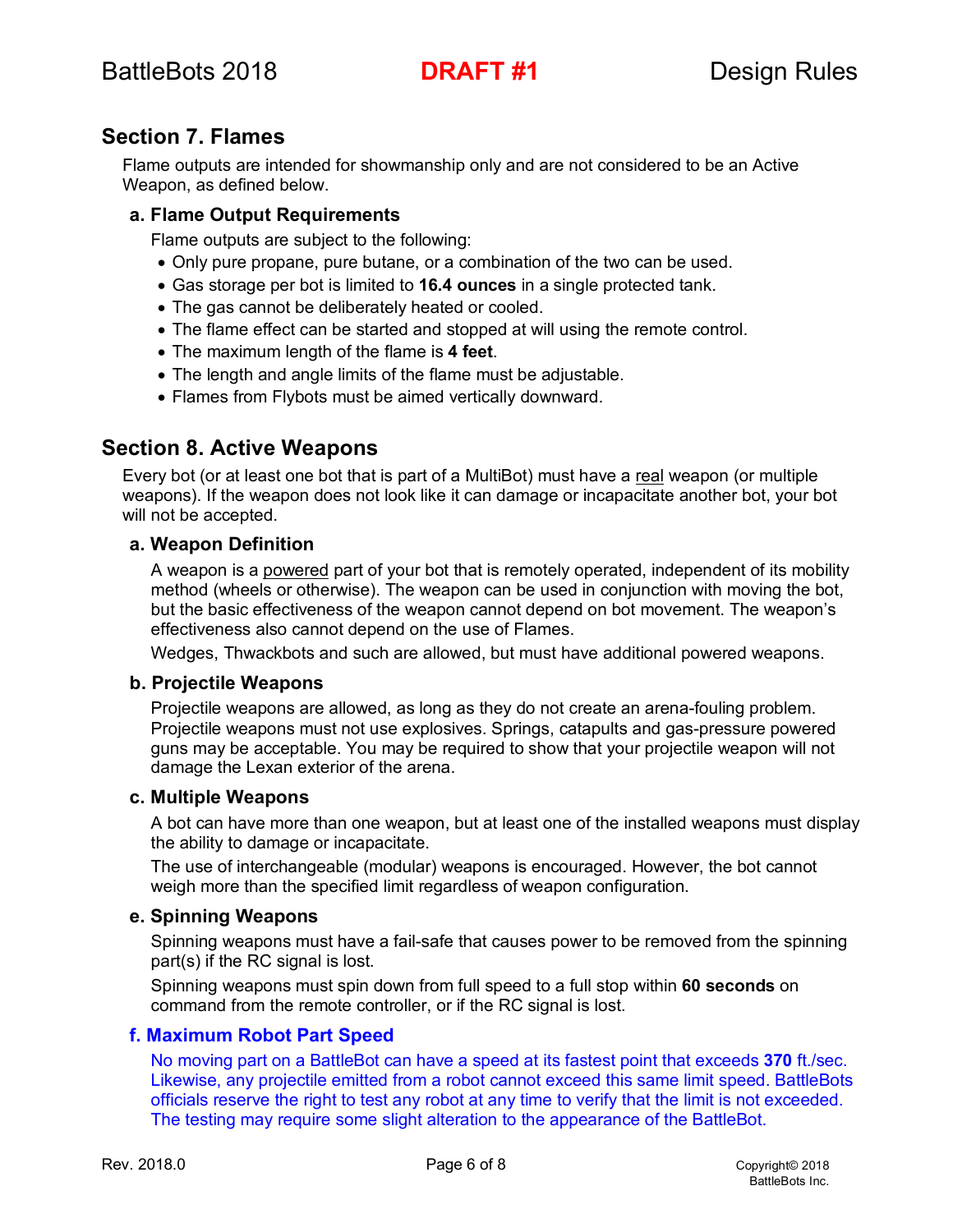#### **g. Prohibited Weapons**

The following weapon types are not allowed under any circumstances:

- Fouling devices such as glue, nets, fishing line, ball bearings and such.
- Squirting liquids or liquefied gasses such as liquid Nitrogen.
- EMP generators or other means intended to damage or jam the opponent bot's electronics.
- Deliberate smoke generators.
- Bright lights, lasers, etc., that are distracting or dangerous to vision.
- Weapons that damage the other bot by destroying themselves.

#### **Section 9. Internal Combustion Engines**

Internal combustion engines are allowed, but with the following requirements:

- The engine must use a self-starter that is activated by remote control.
- Any electric fuel pumps must be able to be shut off by remote control.
- If the engine uses a separate fuel tank, the tank and fuel line must be well protected.
- The fuel tank must be vented (no pressurized tanks) with a vent system that will not continuously leak fuel if the bot is upside-down.

#### **Section 10. Pneumatics**

#### **Pneumatics can be dangerous. If you are not familiar with pneumatic systems, use another energy source for your weapons.**

Requirements for any pneumatic system are:

- Systems can use Nitrogen  $(N_2)$  gas or compressed air.  $CO_2$  cannot be used.
- The gasses cannot be deliberately heated or cooled.
- The maximum allowed stored pressure is **3000 psi**.
- The maximum allowed regulated system pressure is **400 psi**.
- There are no specific restrictions on the system design; however, the pneumatic system must use best practices and commercially available components that are rated for the operating pressures used.
- $\bullet$  On-board air compressors that fill a buffer tank are allowed and preferred over stored  $N_2$ . In a match, you may start pressurizing after the arena has been closed, but prior to the start of combat.
- You must have a way to shut off or purge the pneumatic system as part of the deactivation procedure.
- Nitrogen pneumatic systems must be designed to be filled using a Foster FST-series 12MPS straight-through stainless steel quick-disconnect male plug fitting. An exact equivalent fitting from other manufacturers is also acceptable.

Pressures above the stated limits may be approved if you can convince us that you have the necessary knowledge and experience to safely engineer such a system.